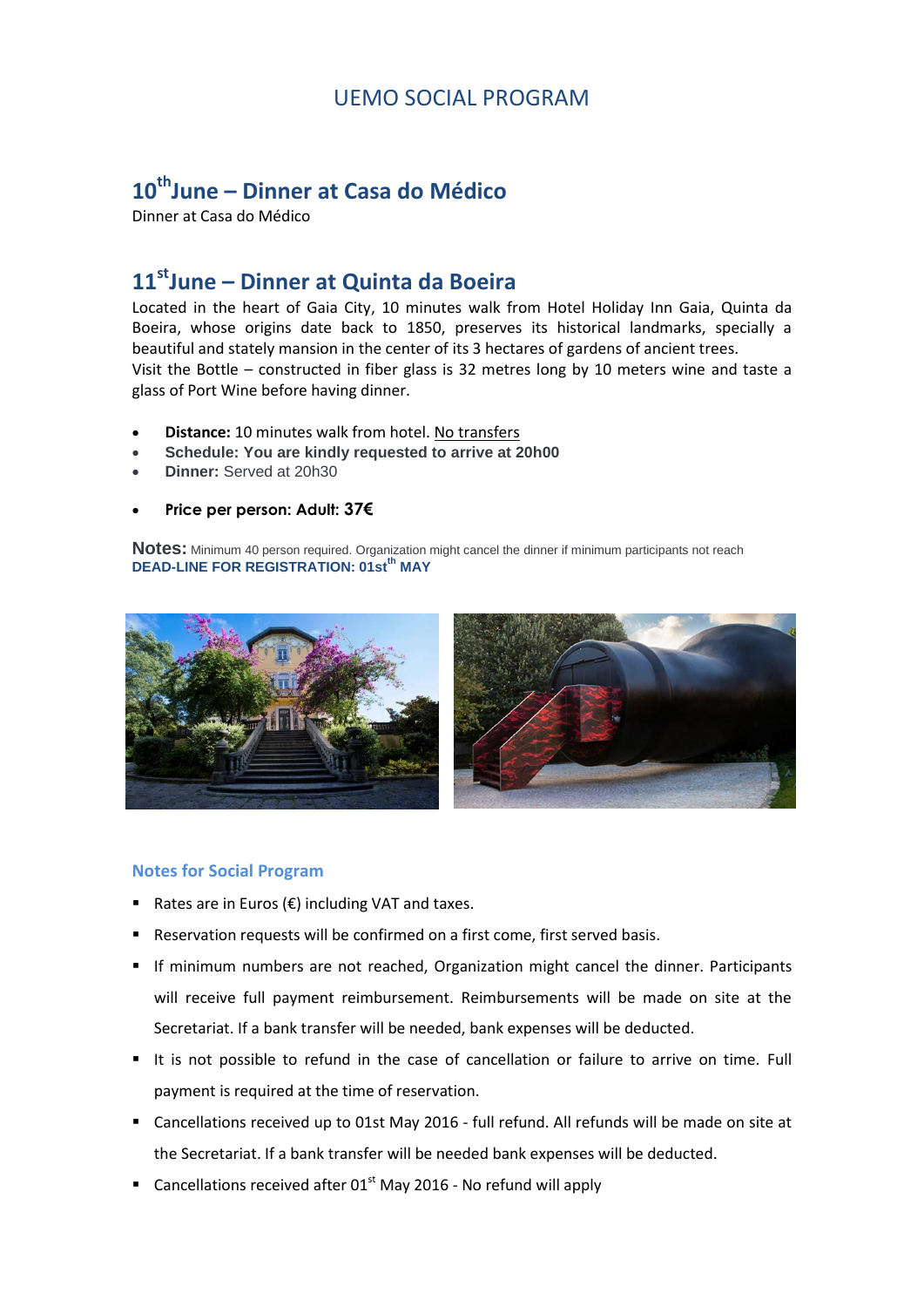

## Porto City Tour

Capital of the North of Portugal and UNESCO World Heritage, Porto has one of the most remarkable historic centres across Europe, selected as the first 2013 European Destination by Lonely Planet. From the Cathedral to the **Port Wine Cellars**, everything makes this journey memorable, in an environment rich in History, Tradition and Culture.



**Major Sights:** Cathedral, São Bento Train Station, Lello Bookshop and City Centre – UNESCO World Heritage. **Included:** Guided tour, Wine Tasting and Pick up.

**Frequency:** Daily

**Departure and Duration:** Around 08h30 am and 01h30 pm but compulsory to reconfirm 48h before | Around 04h00



**Price per person: Adult:** 35€ **Child:** From 6 to 10 years – 50% off.

# Wine Tour | Douro Valley

We will guide you through the beautiful landscapes of the Douro Valley having the opportunity to visit three different Wine Estates and taste four different types of Portuguese wine: Sparkling wine, Douro table wine, Port wine and Green wine («Vinho Verde»). The lunch will be in a typical restaurant, where you will enjoy some of the traditional gastronomy and will also appreciate some wine produced in the Douro Valley.







**Major Sights:** Raposeira Wine Estate (visit and wine tasting), Tedo Wine Estate (visit and wine tasting), Aveleda Wine Estate (visit and wine tasting) e Douro Valley landscapes – Unesco World Heritage.

**Included:** Guided Tour, wine tasting and lunch.

**Frequency:** Daily

**Departure and Duration:** Around 08h00am but compulsory to reconfirm 48h before I Around 10h00



**Price per person: Adult:** 95€ **Child:** From 6 to 10 years – 50% off.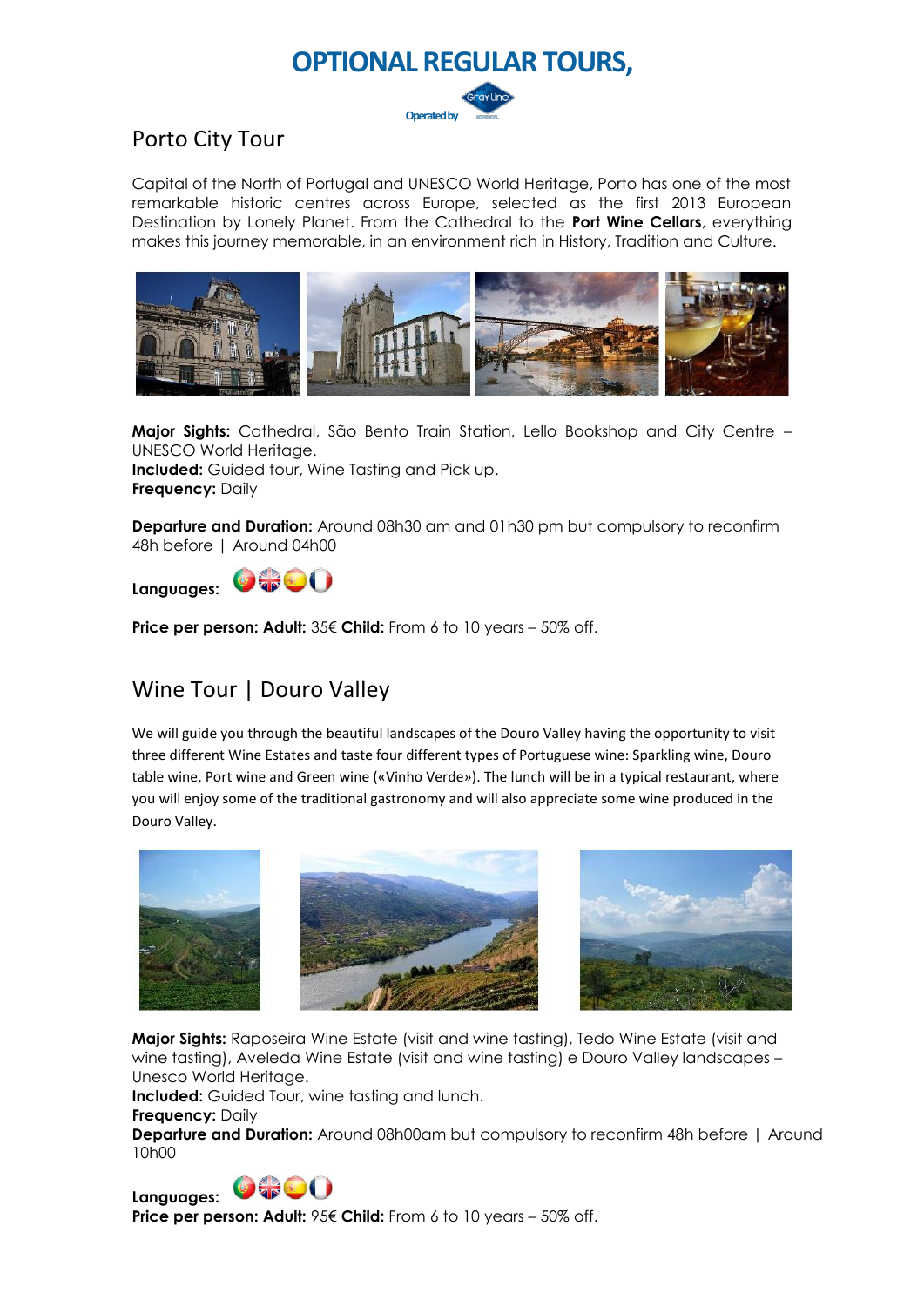# Fátima & Coimbra

Visit the religious centre of Portugal – Fátima - where you can learn more about the phenomenon of the Marian apparitions, which took place for the first time on May 13th, 1917. Our tour begins with a visit to the Sanctuary, followed by the Basilica and the Apparitions Chapel. The tour ends in the magnificent city of Coimbra, where the University area, the Cathedral and the Historic Centre can be visited.



**Major Sights** Sanctuary of Fátima, Cathedral, Historic Center and University of Coimbra. **Included:** Guided Tour and pick up service.

**Frequency:** Daily **Departure and Duration: Around** 08h00am but compulsory to reconfirm 48h before | Around 10h00



**Price per person: Adult:** 95€ **Child:** From 6 to 10 years – 50% off.

### Minho Tour

Unforgettable tour through Minho, known for having some of the most beautiful natural landscapes in Portugal and the area is also rich in history. Guimarães, birth of Portugal and of the first Portuguese King. Elected as European Capital of Culture 2012. The City Centre of Guimarães, is considered by UNESCO Cultural Heritage of Humanity. Braga, founded under the name of «Bracara Augusta» during the Roman Empire, which makes it one the oldest Christian cities in the World. Known as "Archbishops city" and monumental religious heritage. Elected as European Capital of Youth 2012.



**Major Sights** Guimarães Castle, Guimarães Historic Center, Braga Cathedral, Santuário do Bom Jesus and Santuário de Sameiro.

**Included:** Guided Tour, Lunch and pick up service

**Frequency:** Daily

**Departure and Duration: Around** 08h30am but compulsory to reconfirm 48h before | Around 09h00